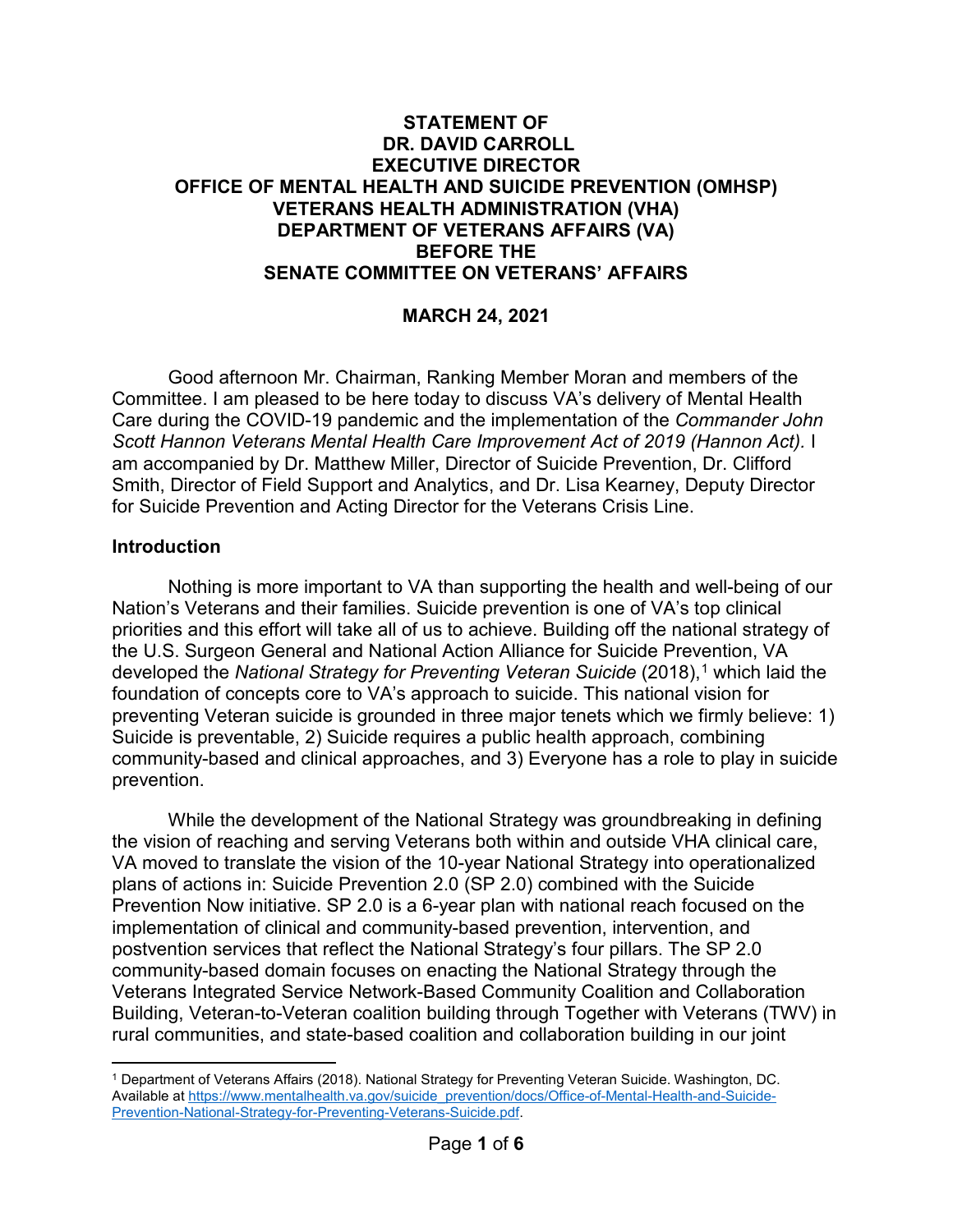efforts with the Substance Abuse and Mental Health Services Administration (SAMHSA) in the Governor's Challenge, now in 27 states. The SP 2.0 clinical domain focuses on a practical strategy for implementing clinical practice guideline evidence-based treatments, such as Cognitive Behavioral Therapy for Suicide Prevention, through TeleMental Health services across all 140 VHA health care systems.

While VA works on the longer-term plan of SP 2.0 implementation in collaboration with community partners, 2020 also saw the launching of the SP Now initiative, a bundled set of interventions, across five key domains, in alignment with the vision of the National Strategy. The focus of SP Now includes goals that can be achieved within one year, including activities that will have a meaningful impact in preventing Veteran suicide, such as lethal means safety, enhancing suicide prevention in identified medical populations, paid media to reach Veterans inside and outside the VHA system, identification and outreach to Veterans who previously accessed VHA care, and enhancements of suicide prevention clinical efforts. The SP Now initiative was also adapted to include new COVID-19 related suicide prevention efforts when the pandemic began.

# **COVID-19 Impact and VA's Mental Health COVID-19 Response Plan**

The Nation has now lost over 500,000 lives to COVID-19. We know that pandemics, especially those involving quarantines, create psychological distress and negatively impact societal infrastructure. Our public health approach to mental health and suicide prevention was critical to inform our mental health COVID-19 response plan, organized around universal, selective and indicated strategies. Based on historical evidence and the most recent research, OMHSP developed a Mental Health COVID Response focusing on both immediate and long-term impacts on suicide prevention and mental well-being, including supporting the most vulnerable Veterans, as well as providing outreach and resources to all 20 million Veterans and mental health leaders and providers across VHA. This has also included a targeted market segmentation approach related to our communications strategy, informed by data, to best reach a diverse population of Veterans and those who care about them. For example, VA is working with the George W. Bush Institute Veteran Wellness Alliance to better inform our suicide prevention outreach to segmented populations. Likewise, to ensure our communication strategies are grounded in research, VA developed an updated strategic communications plan in FY20 based on new data, innovative and creative communications approaches, emerging technologies, and proven public health best practices. This plan provides an overarching strategy that guides the development of all communications with a targeted market approach across four main communication initiatives: *Be There*, lethal means safety, Veterans Crisis Line, and Suicide Prevention Month.

**Universal strategies** to reach all Veterans include communication campaigns, which shifted a focus from driving awareness to engagement and activation. VA conducts a range of paid education and awareness campaigns focused on mental health literacy, crisis intervention, suicide prevention, reducing the stigma associated with mental health challenges, and encouraging help-seeking behavior among Veterans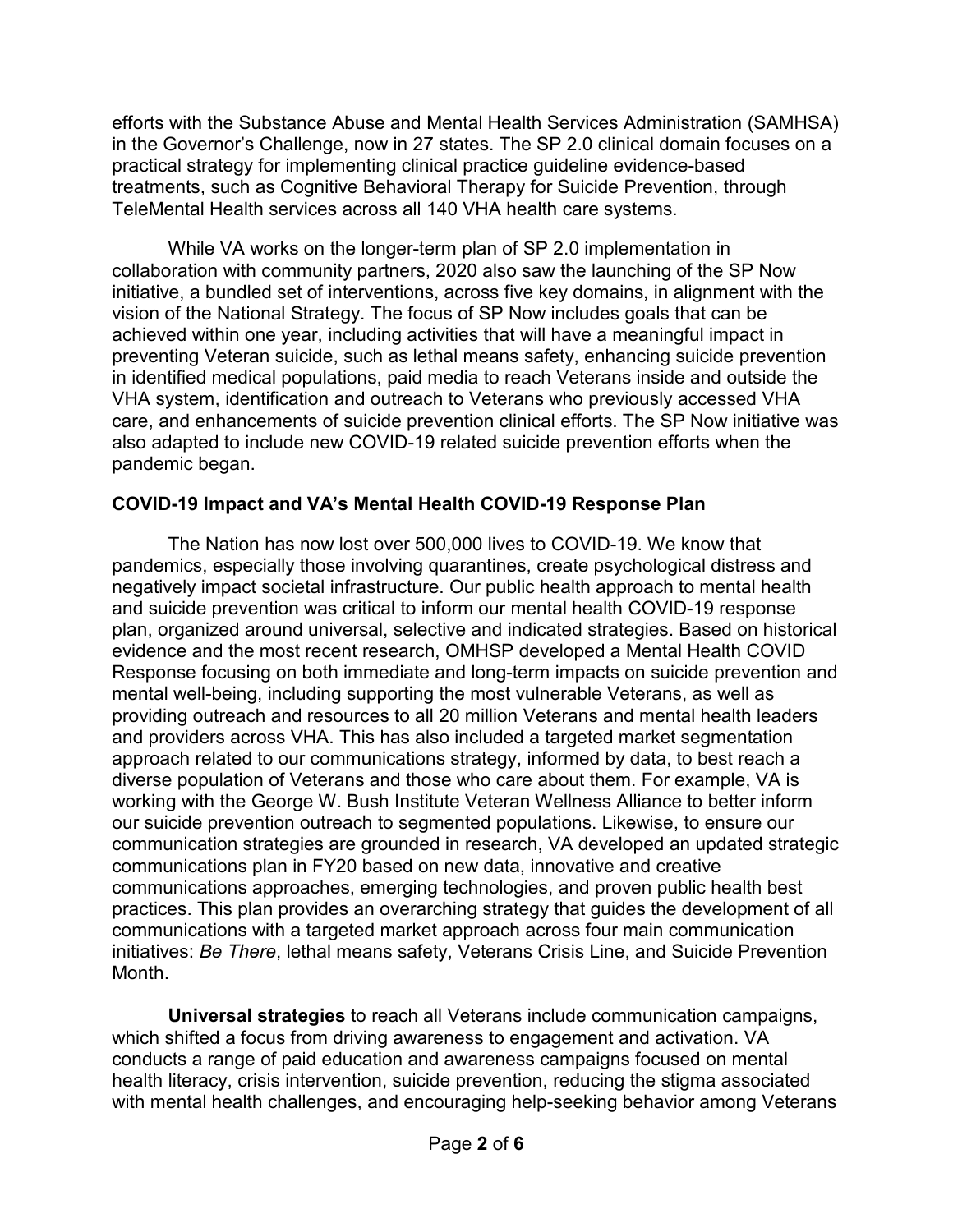and these efforts were further enhanced during COVID-19 with integrated and highly targeted paid media campaigns serving tailored messaging to specific populations. Our COVID-19 mental health and suicide prevention communication approach has included informative and targeted content across VA social media environments, such as Facebook, Instagram, and Twitter, advertising information on Be There, lethal means safety and Veterans Crisis Line information. *Be There* emphasizes that suicide is preventable and encourages Veterans and their loves ones to reach out to Veterans in crisis, focusing on a broader market to engage individuals to take action with those they care about proactively. Lethal Means Safety is focused on a selective population and aims to educate and encourage Veterans to safely store their guns and unused medication. Finally, our Veterans Crisis Line communications initiative focuses on those at highest risk, promoting the call, chat, and text resources available 24/7 to Veterans in crisis and their supporters. Wide-spread educational information has also been disseminated on newly developed websites, such as VA's [MH Website for COVID-19](https://www.mentalhealth.va.gov/coronavirus/index.asp)**[2](#page-2-0)** and the [National Center for PTSD site on COVID-19](https://www.ptsd.va.gov/covid/COVID_managing_stress.asp)**[3](#page-2-1)**. VA's data-driven approach to our communications strategy guides our ongoing updates to our implementation, providing a consistent and sustained national presence of VA's suicide prevention and mental health resources among Veterans and their families and friends.

**Selective Strategies**, which target Veterans who may be at increased suicide risk or at increased risk of burden related to mental illness due to COVID-19 related stressors, physical distancing, changes in treatment resources, or loss of key supports, have been largely deployed. This has included launching the COVID Coach Mobile App, VA Medical Center outreach to identified Veterans with appointment cancellations to ensure engagement with mental health services, implementing a dashboard to identify Veterans who may be at increased risk due to COVID-19-related isolation and coordinating increased outreach, and shifting to telehealth modalities of care. VHA rapidly shifted to offer predominantly virtual mental health care. In February 2021, VHA provided over 1 million mental health telephone and televideo visits (77% of total VHA mental health visits). This includes over 630,000 telephone calls to over 383,000 Veterans. The February VA Video Connect (VVC) encounters represent an increase to over 452,000 visits, which is the highest monthly VVC volume to date. In February, over 109,000 VVC group visits were completed with over 30,000 Veterans, the highest VVC group utilization to date. VA has also continued to support the ongoing efforts of Solid Start, a program designed to conduct outbound calls to all Service members within 90 days of their expected date of separation from military service and at key intervals after separation (e.g., 90-, 180-, 365-days). From the onset of the program in 2019 until the end of January, over 152,000 individuals have been outreached with a successful outreach of 57.1%. Likewise, the program specifically prioritizes calls to Veterans who had a mental health appointment within their last year before separation and within this group the successful outreach is 72.4%.

 $\overline{a}$ 

<span id="page-2-0"></span>**<sup>2</sup>** https://www.mentalhealth.va.gov/coronavirus/index.asp

<span id="page-2-1"></span>**<sup>3</sup>** https://www.ptsd.va.gov/covid/COVID\_managing\_stress.asp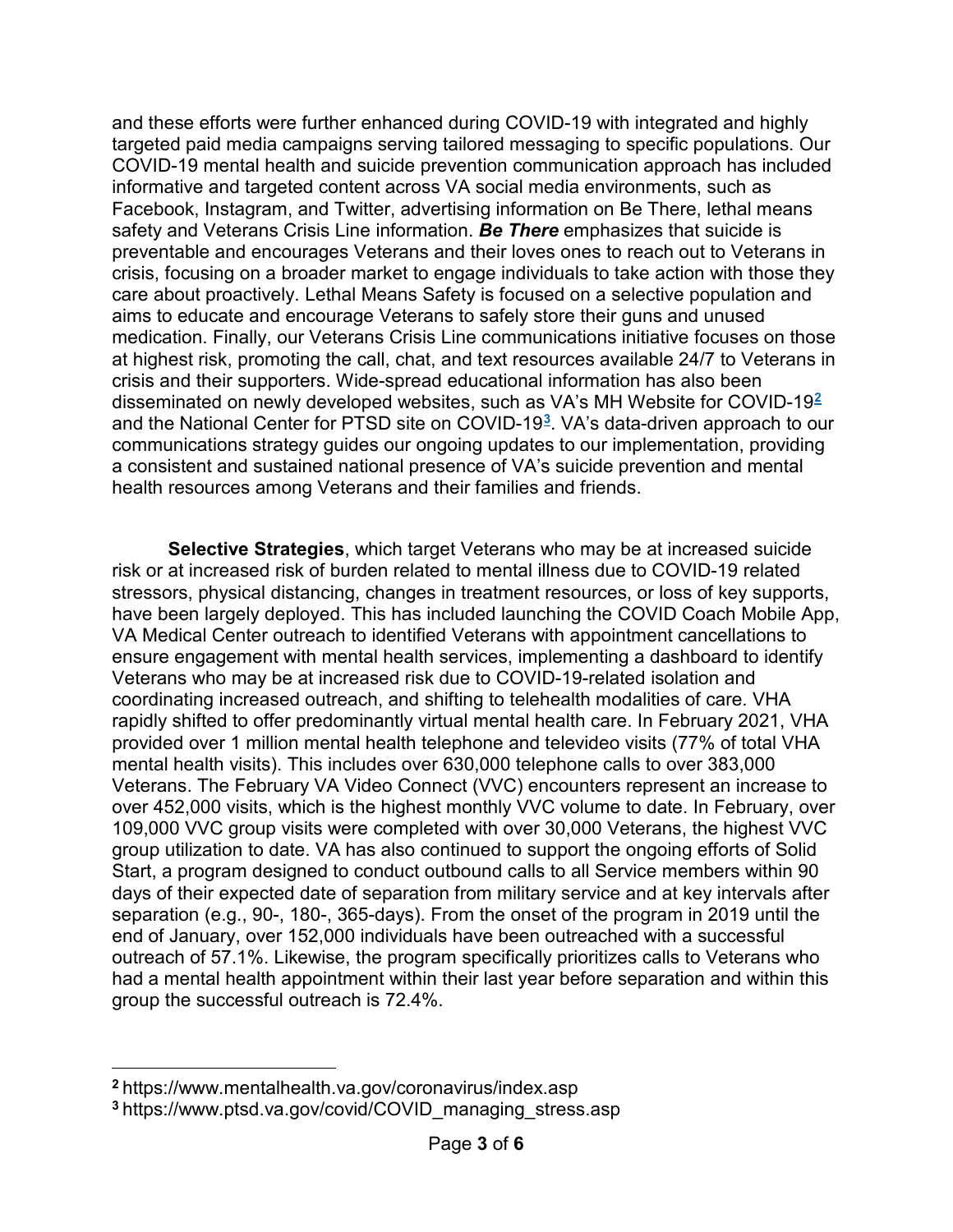**Indicated Strategies**, which target a smaller segment of Veterans at elevated risk of suicide or of escalation in mental illness associated with COVID-related stressors, have also been increased greatly. These include the expansion of the Recovery Engagement And Coordination for Health – Veterans Enhanced Treatment (REACH VET) program, which uses predictive modeling to identify Veterans at risk for suicide and other adverse outcomes, and the Safety Planning in the Emergency Department (SPED initiative), with timely safety plan implementation improving by 20.65% from March to December 2020. The Veterans Crisis Line (VCL) has also implemented Caring Letters, an evidence-based intervention for suicide prevention found to reduce the rate of suicide death, attempts, and ideation. Since the launch of the VCL Caring Letters program in June 2020, 60,000 Veterans have been reached and are receiving 9 follow-up letters after their call to the VCL. VCL call volume has grown from FY19 to present, seeing an average annual rate of 13.2% with significant ongoing increases in call volume forecasted with the onset of 988. Signed into law in 2020, the National Suicide Hotline Designation Act authorized 988 as the new three-digit number for the National Suicide Prevention Lifeline. All telephone service providers in the U.S. must activate the number no later than July 2022; however, many providers will implement the service sooner. Once a Veteran's telephone service provider makes 988 available, Veterans will be able to dial 988 and press 1 to contact the Veterans Crisis Line.

While VA has implemented a comprehensive and proactive COVID-19 mental health response plan, we have also been conducting COVID-19 suicide prevention surveillance work since the onset of the pandemic. This includes evaluation of trends in VHA site-reported suicide-related behavior and information from VHA patient encounters, in the context of the COVID-19 pandemic. Findings to date do not indicate pandemic-related increases in site-reported Veteran suicides, nonfatal suicide attempts, on-campus attempts or deaths, or volume of emergency department visits related to suicide attempts. However, full assessment of the impact of COVID-19 on Veteran suicide requires death record searches for 2020, which will not be available until 2022. Our work continues and is also informed and influenced by recent legislation allowing us the opportunity to further expand our public health approach to mental health and suicide prevention.

## **Hannon Act**

The Hannon Act was signed into law in October 2020 and builds upon VA's National Strategy for Preventing Veteran Suicide and public health approach model: blending community-based prevention and clinically-based intervention strategies. The Hannon Act supports the improvement of mental health care and suicide prevention services for Veterans three areas of focus. The first is improving access to mental health and suicide prevention services through grants that help improve rural Veterans' access to care through telehealth technology and through VA's development of a strategic plan for providing health care to Veterans during the first year following discharge or release from military service. The second is by expanding the scope and breadth of services available to Veterans through research and investment in innovative and alternative therapies. This expanded scope includes building on Veterans' access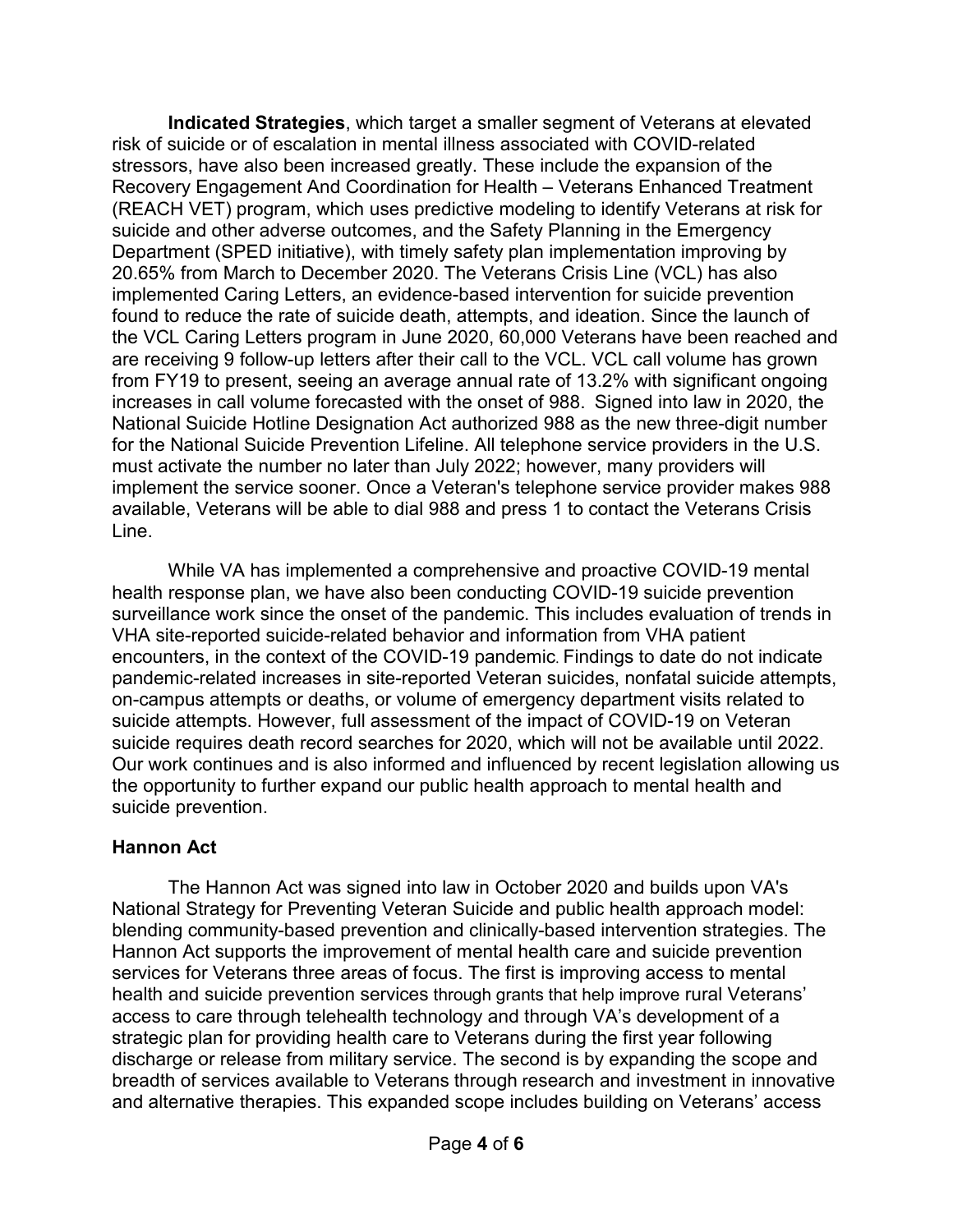to complementary and integrative health programs through animal therapy, agritherapy, sports and recreation therapy, and art therapy. In addition, the Hannon Act directs VA to explore posttraumatic growth programs through partnerships with non-Federal Government entities and to study the effectiveness of hyperbaric oxygen therapy for the treatment of traumatic brain injury and posttraumatic stress disorder among Veterans. The final focus is on improving equity for sub-populations of Veterans, with the expansion of capabilities of the Women Veterans Call Center to include text messaging and updating VA's websites to provide more information on services available to women Veterans.

A critical portion, Section 201 of the Hannon Act, is the grant-making authority for VA, which established the *Staff Sergeant Parker Gordon Fox Suicide Prevention Grant Program* (SSG Fox SPGP). This grant program enables VA to provide resources for community-based suicide prevention efforts to meet the needs of Veterans and their families through outreach, suicide prevention services, and connection to VA and community resources. VA currently has limited grant-making authorities. Three sections of the Act expand VA's portfolio by enabling VA to award grants and scholarships to support partnerships in the broader Veteran community as described below:

- **Section 201** establishes the SSG Fox SPGP, which will be modeled after VA's Supportive Services for Veteran Families (SSVF) grant program. Under SSVF, grants are awarded to community-based organizations to provide supportive services, including outreach, case management, and financial assistance to Veterans (who may not have had any contact with VA). SSG Fox SPGP is a \$174 million, 3-year community-based grant program that will provide resources to community organizations serving certain Veterans and their families across the country. Organizations can apply for grants of up to \$750,000 per fiscal year for up to 3 years.
- **Section 502** establishes a professional education scholarship program through the Readjustment Counseling Service for the professional education for mental health providers. Individuals eligible are pursuing a terminal degree in psychology, social work, marriage and family therapy, or mental health counseling. Recipients agree to six years of full-time employment at VA with priority selection given to Veterans and those who agree to work at strategically located Vet Centers following completion of their program of study, thereby improving community outreach and suicide prevention efforts.
- **Section 701** enables VA to award grants to entities for the expansion of telehealth technology for secure and private telehealth services. VA is currently spearheading several initiatives with private partners, including Philips, Veterans of Foreign Wars and The American Legion, to provide convenient locations with the broadband and telehealth technology necessary to expand telehealth services and reach Veterans in underserved communities.